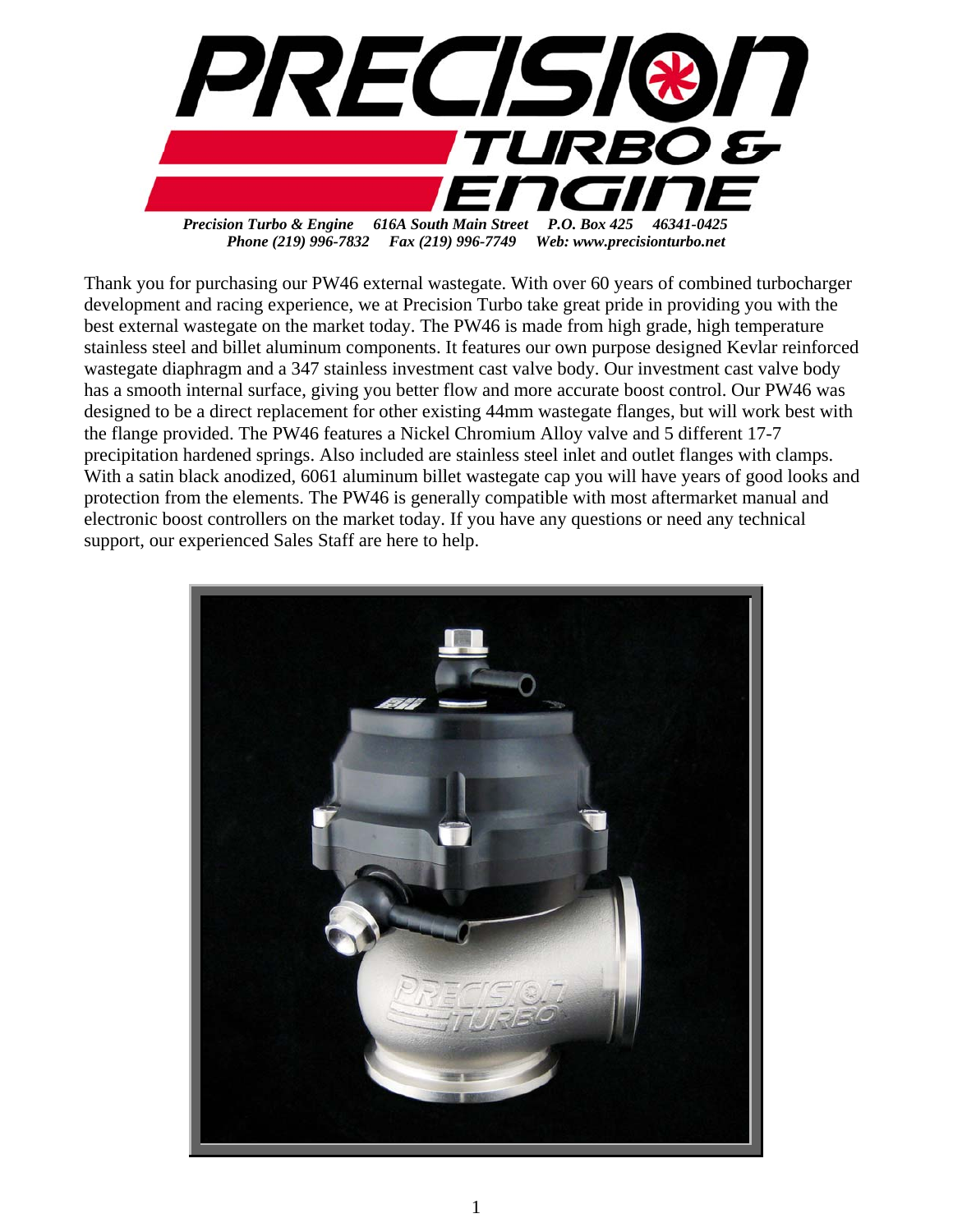

| <b>PART NUMBER:</b>   | PBO085-2000                    |
|-----------------------|--------------------------------|
| I NAME:               | PW46                           |
| <b>I DESCRIPTION:</b> | <b>46MM EXTERNAL WASTEGATE</b> |





# **Contents**

Please verify that the following parts are included in the box.

| <b>PART NUMBER</b> | <b>QTY</b>     | <b>DESCRIPTION</b>                     |
|--------------------|----------------|----------------------------------------|
| <b>WG002</b>       |                | External wastegate assembly            |
| WG002-104          |                | Small natural 1.5 psi wastegate spring |
| WG002-103          |                | Medium yellow 3 psi wastegate spring   |
| WG002-102          |                | Medium red 6 psi wastegate spring      |
| WG002-101          | 1              | Large green 9 psi wastegate spring     |
| WG002-100          |                | Large blue 18 psi wastegate spring     |
| WG002-052          | $\overline{2}$ | Banjo barb fitting assemblies          |
| WG002-026          |                | Pressure port cap                      |
| WG002-019          |                | Seal washer                            |
| WG002-010          |                | Valve seat                             |
| WG002-011          |                | 304 Stainless steel inlet flange       |
| WG002-050          |                | Inlet clamp assembly                   |
| WG002-012          |                | 304 Stainless steel outlet flange      |
| WG002-051          |                | Outlet clamp assembly                  |
| PW46-MAN           |                | <b>Instruction manual</b>              |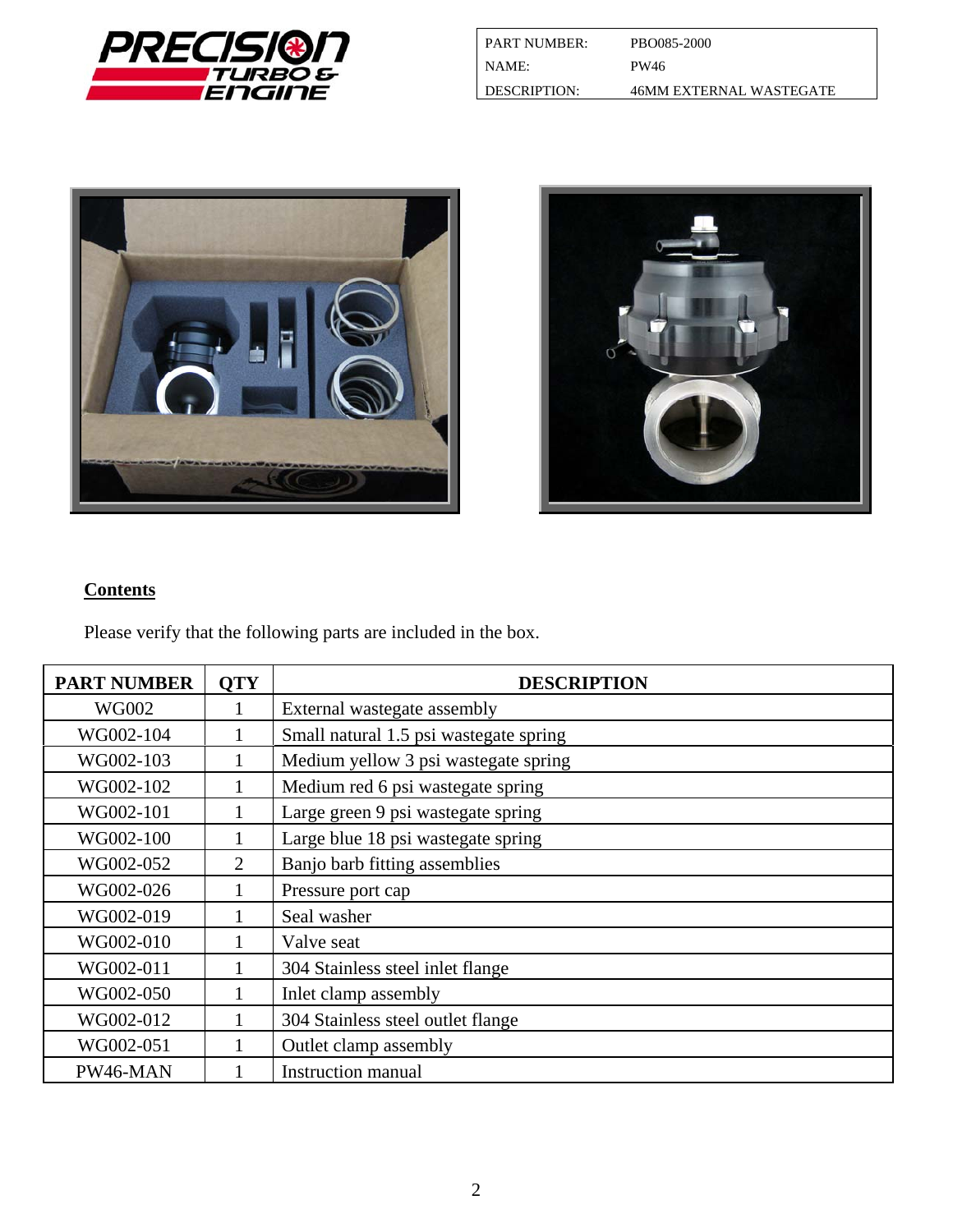

| <b>PART NUMBER:</b> | PBO085-2000             |
|---------------------|-------------------------|
| NAME:               | PW46                    |
| DESCRIPTION:        | 46MM EXTERNAL WASTEGATE |

#### **Operational overview**

Your PW46 wastegate, controls turbocharger boost by bypassing turbine inlet exhaust gas via a spring loaded valve diaphragm assembly. Spring rate, in conjunction with boost pressure signal, and back pressure, control the opening point of the wastegate valve. Once the spring rate has been over come, the valve will open. This causes exhaust flow to be diverted away from the turbine side of the turbocharger, effectively slowing and/or stabilizing the turbine wheels' speed. This stabilization results in a smooth and steady boost pressure level, created by the compressor wheel of the turbocharger. Open pressure of the valve can be controlled via spring rate and or a boost controller, such as a manual boost controller or an electronic boost controller.

See diagram below.

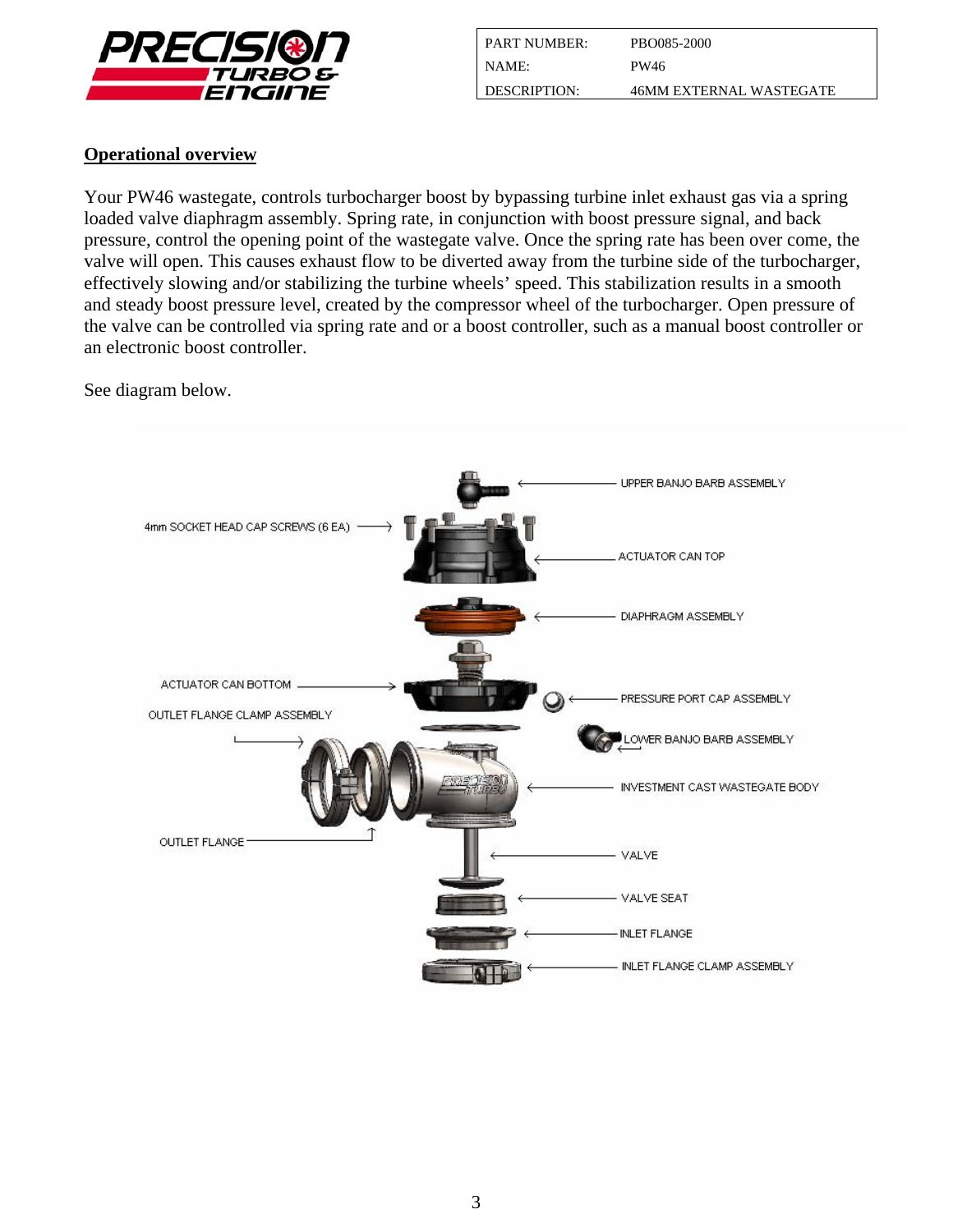

| <b>PART NUMBER:</b> | PBO085-2000             |
|---------------------|-------------------------|
| NAME:               | PW46                    |
| DESCRIPTION:        | 46MM EXTERNAL WASTEGATE |

#### **Installation Instructions**

Note: The optimum mounting and placement of your new PW46 wastegate will be determined by your manifold and turbocharger configuration. These notes should be considered when installing your new wastegate.

- The PW46 wastegate is compatible with Tials WG44 wastegate weld flange, for a trouble free bolt on replacement.
- Be sure to install the valve seat into the body of the wastegate before final installation.
- Tighten the supplied V-band clamp bolts to 85-90 inch /lbs  $(9.6 10.2$  Newton meters).
- In order to assure proper boost control, your PW46 wastegate needs to be mounted at a smooth transitional angle with the exhaust flow. 90° mounting onto exhaust tubing is not recommended. Refer to diagrams below.
- Inlet and Outlet flanges are constructed of, 304 stainless steel and are compatible with most stainless steel and mild steel welding rod material.
- It is recommended to secure all vacuum and or boost control hoses securely with zip ties or cushioned clamps. Route all vacuum hoses away from high heat sources such as the turbine housing and exhaust manifold.
- Your PW46 wastegate includes two hose barb banjo assemblies and one pressure port cap. Allowing you to install the lower hose barb banjo assembly in one of two locations, depending on your wastegate mounting position.
- Allow for cool airflow around the top billet wastegate cover.
- Use caution when working on a hot engine. Wastegate and turbocharger components are EXTREMELY HOT and can cause severe burns.
- Wastegate outlet can be routed back into the exhaust system or vented to atmosphere. Note that venting to atmosphere only applies to OFF ROAD VEHICLES. Venting wastegate exhaust to atmosphere may be ILLEGAL and considered to be emissions related tampering under applicable laws, rules and regulations.



# **NOT RECOMMENDED**



# **RECOMMENDED**



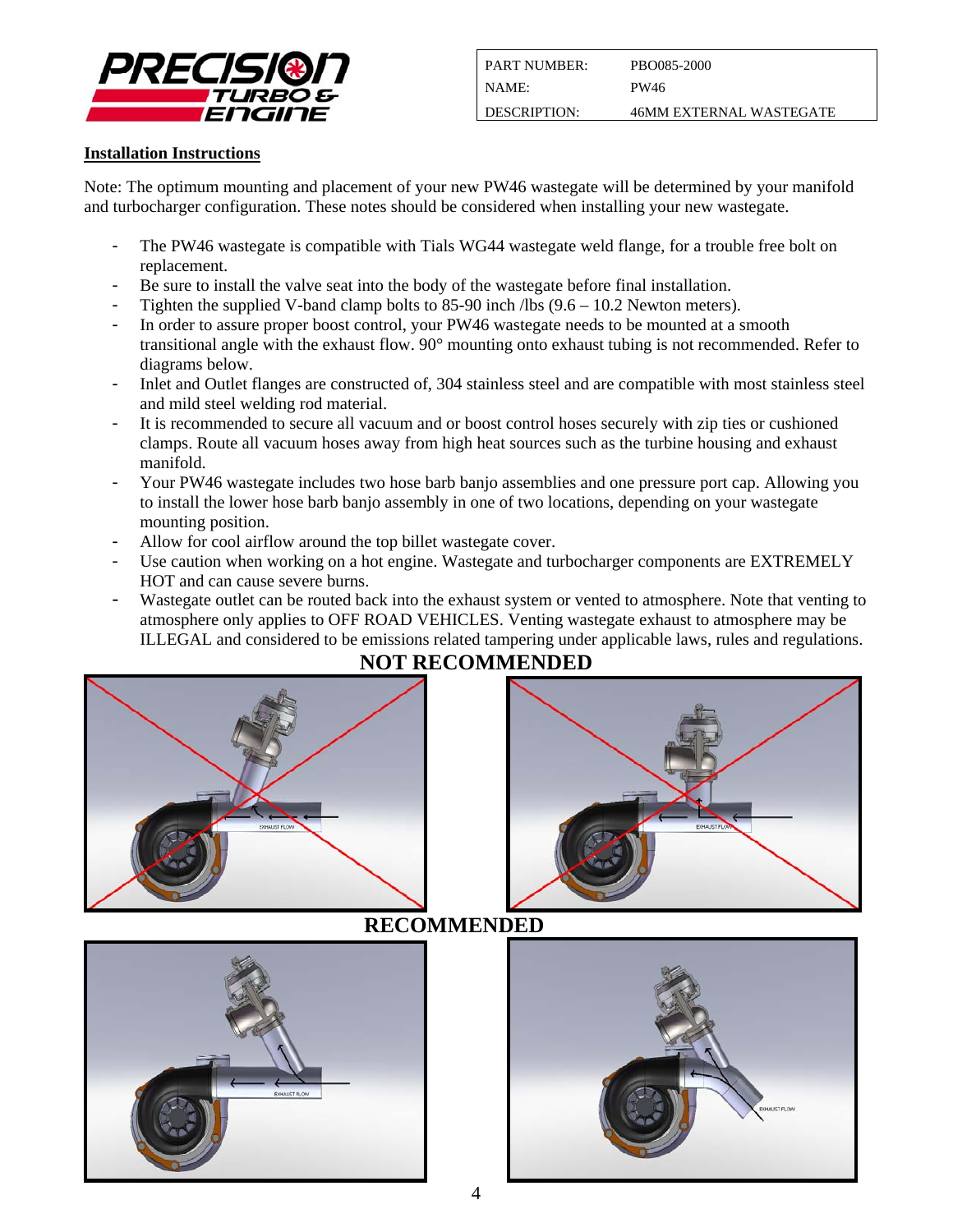

| <b>PART NUMBER:</b>   | PBO085-2000             |
|-----------------------|-------------------------|
| I NAME:               | PW46                    |
| <b>I DESCRIPTION:</b> | 46MM EXTERNAL WASTEGATE |

#### **Wastegate spring removal and installation**

## 1. Remove the PW46 WASTEGATE from the inlet pipe. **USE CAUTION AS THE WASTEGATE MAY STILL BE VERY HOT!**



2. **WARNING! THE WASTEGATE CAN TOP IS UNDER HIGH SPRING TENSION. USE SAFETY GOGGLES AND REMOVE WITH CARE.** Using a 4mm hex key, remove the six hex keyed cap screws that secure the billet aluminum top to the wastegate. The use of a press or vise may be used to hold down the wastegate can top while loosening the bolts. If using a press or vise for disassembly, use a cloth or micro fiber rag to protect the surface finish from scratches. . Remove the cap slowly, using care to secure the spring/springs upon removal.



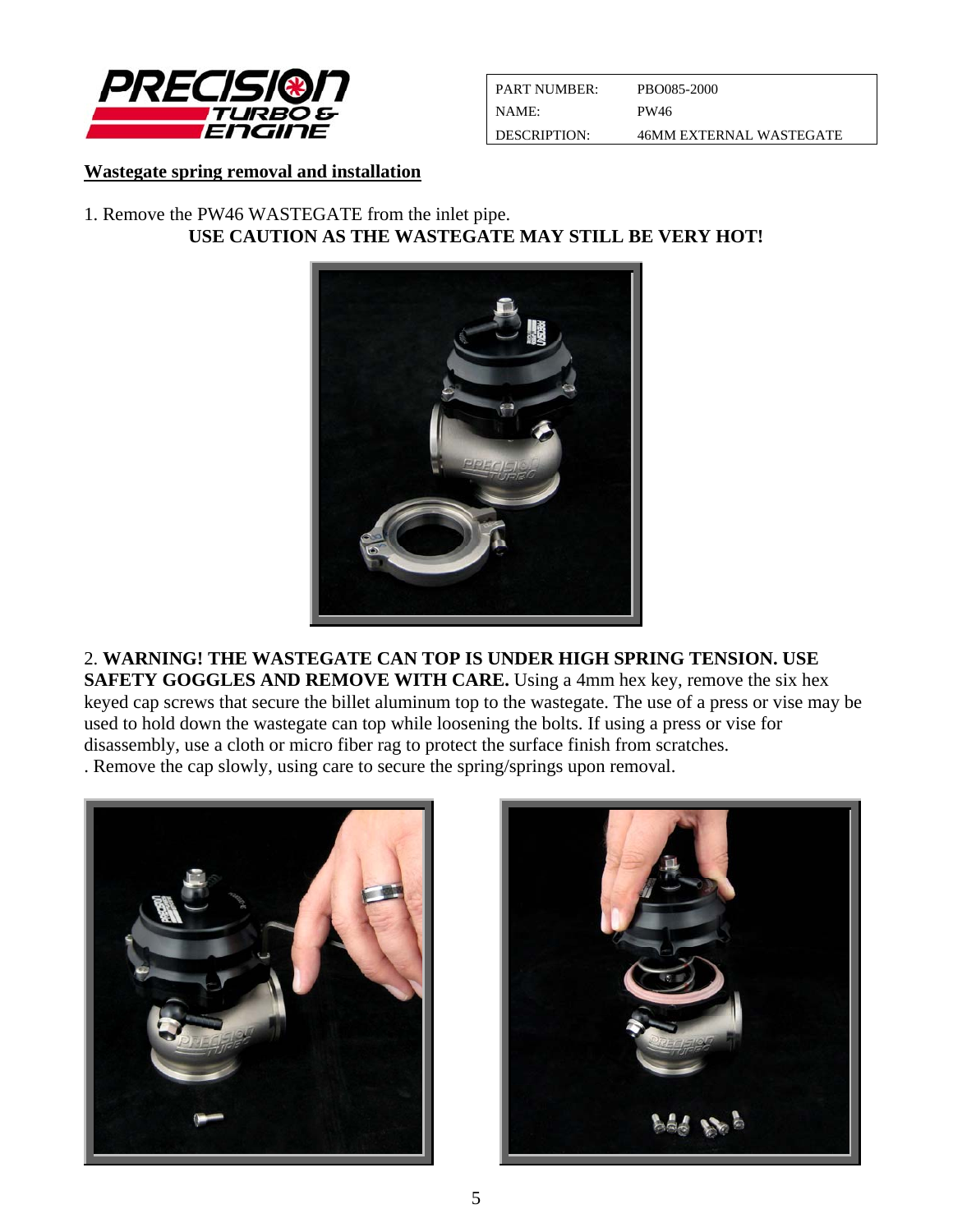

| <b>PART NUMBER:</b> | PBO085-2000             |
|---------------------|-------------------------|
| NAME:               | PW46                    |
| DESCRIPTION:        | 46MM EXTERNAL WASTEGATE |

#### **Wastegate spring removal and installation continued**

3. Remove the spring/springs from the wastegate. Determine which spring/springs you will be installing using the Wastegate Spring Utilization Chart on page 8. Install the spring/springs into the wastegate, on top of the diaphragm. Use care to ensure that you do not to tear or scratch the diaphragm.





4. Visually align the bolt holes of the top and bottom cans. Now compress the wastegate can top until it is seated with the wastegate can bottom. Use of a press or vice may be necessary depending on spring selection. Make sure that the bolt holes are aligned before tightening. It may be necessary to rotate the wastegate can top to align the bolt holes. If needed, relieve tension on top, rotate and recompress. Once bolt holes are aligned, install the six 4mm hex head cap screws. Tighten the cap screws in a criss cross pattern to 51-55 inch lbs or 5 ft lbs.  $(5.8 - 6.2$  Newton Meters)



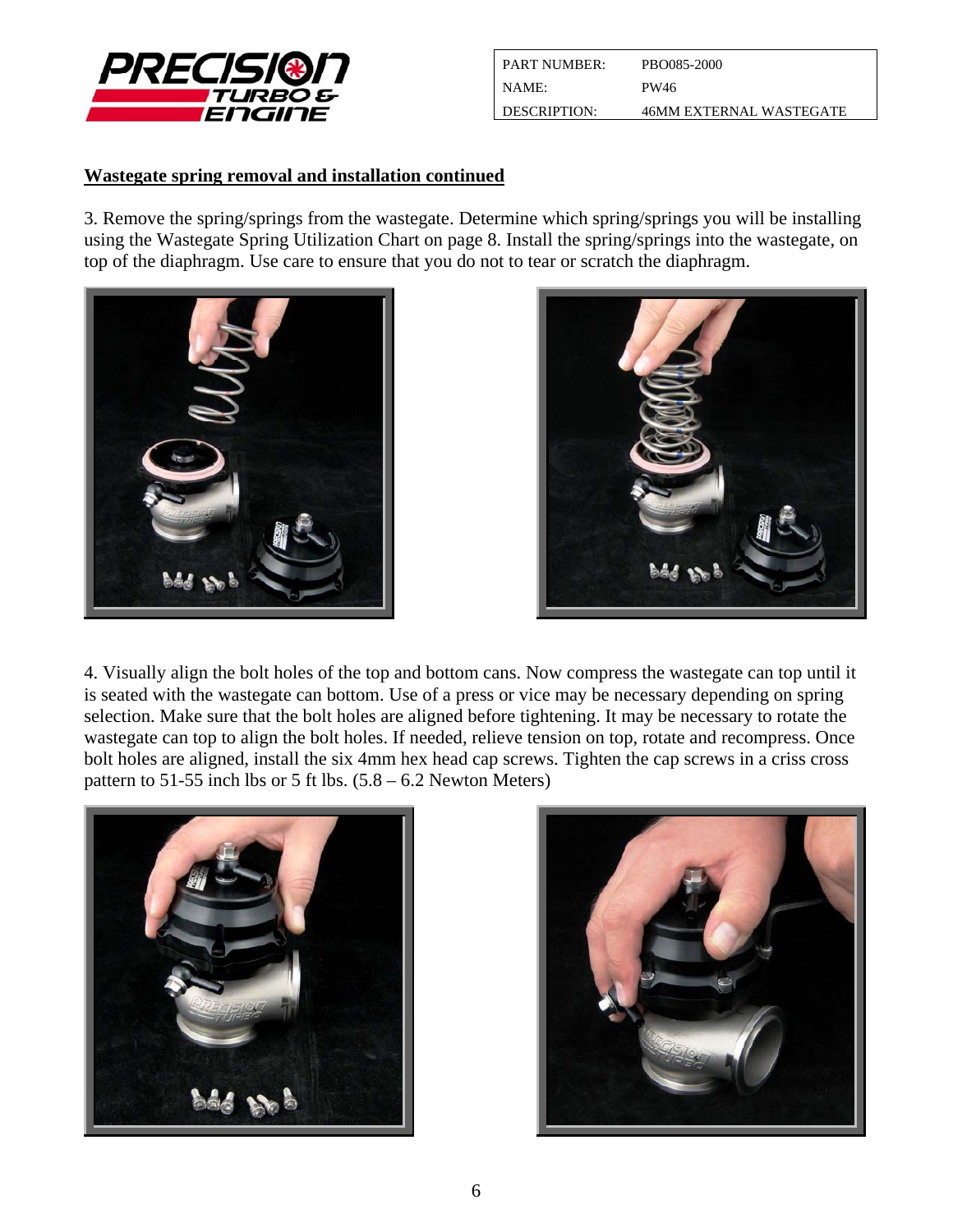

| <b>PART NUMBER:</b> | PBO085-2000             |
|---------------------|-------------------------|
| NAME:               | PW46                    |
| DESCRIPTION:        | 46MM EXTERNAL WASTEGATE |

#### **Boost controller installation recommendations**

#### **A. Spring Rate Controlled Method**

If you want to use spring rate to control boost level, install boost signal hose from the compressor cover hose barb, to the bottom banjo barb port of the wastegate can. You will leave the top banjo barb port unused and vented to atmosphere. Secure the hose connections with either zip ties or hose clamps, making sure to route hose away from high heat sources. Using this method, your boost level will be determined by the spring/springs used and back pressure.



#### **B. Manual Boost Controller Method "bleeder valve"**

Install boost signal hose from the turbocharger compressor cover hose barb, to the bottom of a plastic Tee. Install one hose from one port of the Tee, to the bottom banjo barb port of the wastegate can. Install a second hose from the other side of the Tee, into the inlet of your manual boost controller. (Refer to your manual controllers instructions to determine which port is inlet port.) Install another hose from the outlet port of the manual boost controller, to the top banjo barb port of the wastegate. Secure all hose connections with zip ties or hose clamps. Make sure to route all hoses away from high heat sources. With the manual boost controller closed, so that no boost signal pressure passes through it, the wastegates spring rate should control boost levels. Opening the manual boost controller applies pressure to the top of the wastegate, delaying the valve from opening, effectively raising your boost levels. Once you have achieved your desired boost level, no further adjustment of the manual boost controller is necessary. CAUTION: **Precision Turbo recommends that the air/fuel ratio be checked while setting the boost levels. Raising your boost levels will change the air/fuel ratio of your tune up and could cause engine detonation to occur.**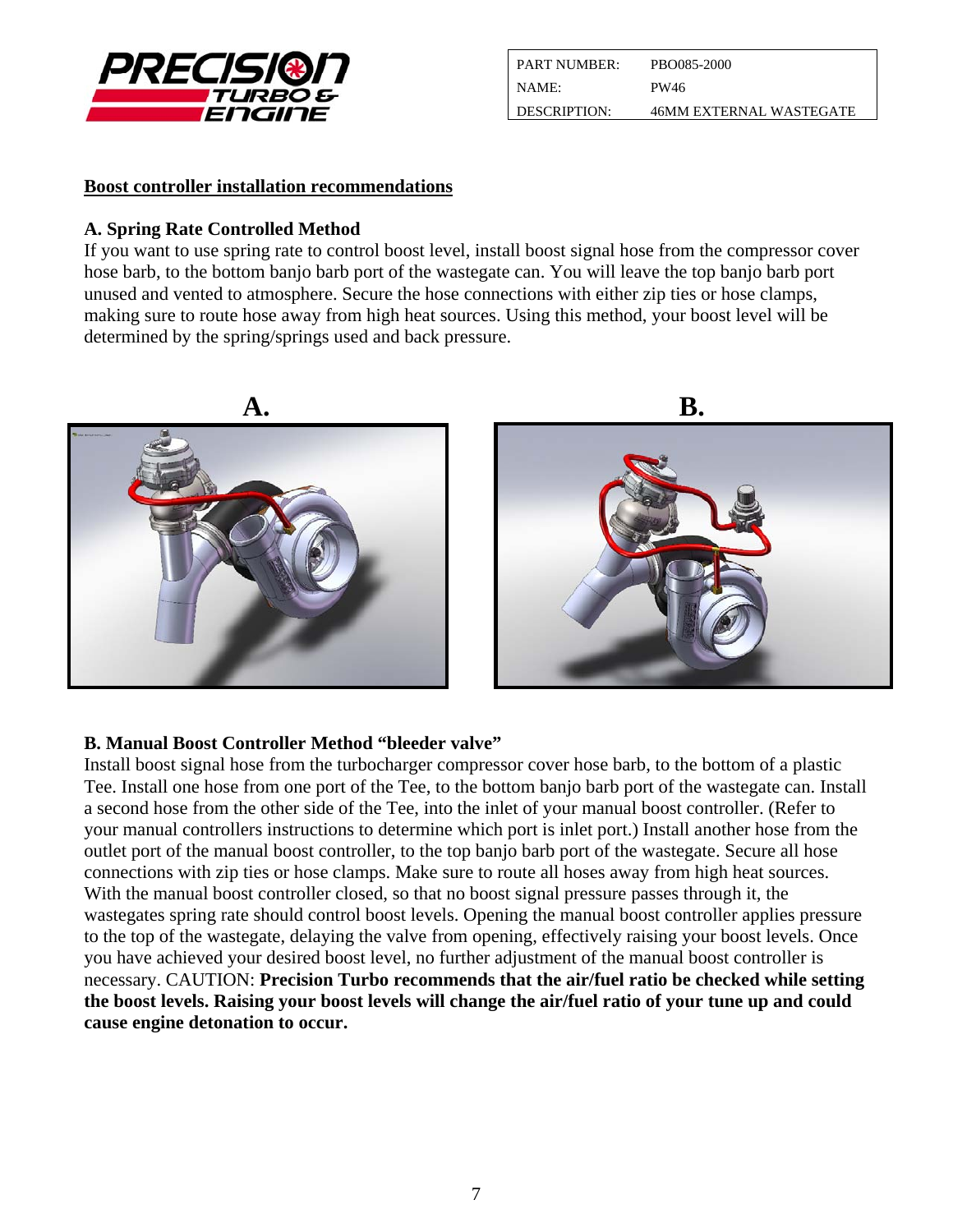

| l PART NUMBER: .      | PBO085-2000                    |
|-----------------------|--------------------------------|
| NAME                  | PW46                           |
| <b>I DESCRIPTION:</b> | <b>46MM EXTERNAL WASTEGATE</b> |

## **Wastegate spring utilization chart**

| <b>PSI</b> | <b>BAR</b> |                  |                  | <b>SPRINGS</b>   |                  |                  |
|------------|------------|------------------|------------------|------------------|------------------|------------------|
|            |            | Natural          | Yellow           | Red              | Green            | Blue             |
| 1.5        | 0.10       | $\boldsymbol{X}$ |                  |                  |                  |                  |
| 3          | 0.21       |                  | $\boldsymbol{x}$ |                  |                  |                  |
| 4.5        | 0.31       | $\boldsymbol{X}$ | $\boldsymbol{x}$ |                  |                  |                  |
| 6          | 0.41       |                  |                  | $\boldsymbol{x}$ |                  |                  |
| 7.5        | 0.52       | $\boldsymbol{X}$ |                  | $\boldsymbol{x}$ |                  |                  |
| 9          | 0.62       |                  |                  |                  | $\boldsymbol{X}$ |                  |
| 10.5       | 0.72       | $\boldsymbol{X}$ |                  |                  | $\boldsymbol{x}$ |                  |
| 12         | 0.83       |                  | $\boldsymbol{X}$ |                  | $\boldsymbol{X}$ |                  |
| 13.5       | 0.93       | $\boldsymbol{X}$ | $\boldsymbol{x}$ |                  | $\boldsymbol{X}$ |                  |
| 15         | 1.03       |                  |                  | $\boldsymbol{x}$ | $\boldsymbol{x}$ |                  |
| 16.5       | 1.14       | $\boldsymbol{X}$ |                  | $\boldsymbol{x}$ | $\boldsymbol{x}$ |                  |
| 18         | 1.24       |                  |                  |                  |                  | $\boldsymbol{x}$ |
| 19.5       | 1.34       | $\boldsymbol{x}$ |                  |                  |                  | $\boldsymbol{X}$ |
| 21         | 1.45       |                  | $\boldsymbol{X}$ |                  |                  | $\boldsymbol{x}$ |
| 22.5       | 1.55       | $\boldsymbol{X}$ | $\boldsymbol{X}$ |                  |                  | $\boldsymbol{X}$ |
| 24         | 1.66       |                  |                  | $\boldsymbol{X}$ |                  | $\boldsymbol{X}$ |
| 25.5       | 1.76       | $\boldsymbol{X}$ |                  | $\boldsymbol{x}$ |                  | $\boldsymbol{X}$ |

| <b>PSI</b> | <b>COLOR</b>   | <b>SIZE</b>         |
|------------|----------------|---------------------|
| 1.5        | <b>NATURAL</b> | <b>SMALL INNER</b>  |
| 3          | <b>YELLOW</b>  | <b>MEDIUM OUTER</b> |
| 6          | <b>RED</b>     | <b>MEDIUM OUTER</b> |
| 9          | <b>GREEN</b>   | <b>LARGE OUTER</b>  |
| 18         | <b>BLUE</b>    | <b>LARGE OUTER</b>  |



# NOTES:

The use of 2 or 3 springs in combination are required for higher boost levels. When selecting your spring rate, the total boost psi pressure is determined by adding the springs rates together. Use the chart above to determine your spring combination needed for your boost psi. Note: Each spring has a strip of colored paint on one side, except the natural colored small inner spring.

**Example: 1.5 psi Natural small spring + 6 psi Red medium spring + 18 psi Blue large spring = 25.5 psi.** 

**WARNING: Installing higher spring rate springs into your PW46 wastegate, may cause higher than expected boost levels. It is recommended to reduce your boost controller back to its minimum setting, and monitor your new minimum boost level with the new spring or springs, before increasing your boost pressure. Failure to do so can lead to severe detonation and engine damage. Any damage incurred, as a result of detonation from excessive high boost levels or improper installation is the customer's responsibility. Precision Turbo recommends that the air/fuel ratio be checked while setting the boost levels, as raising your boost levels will change your air/fuel ratio of your tune up and could cause engine detonation or damage.**